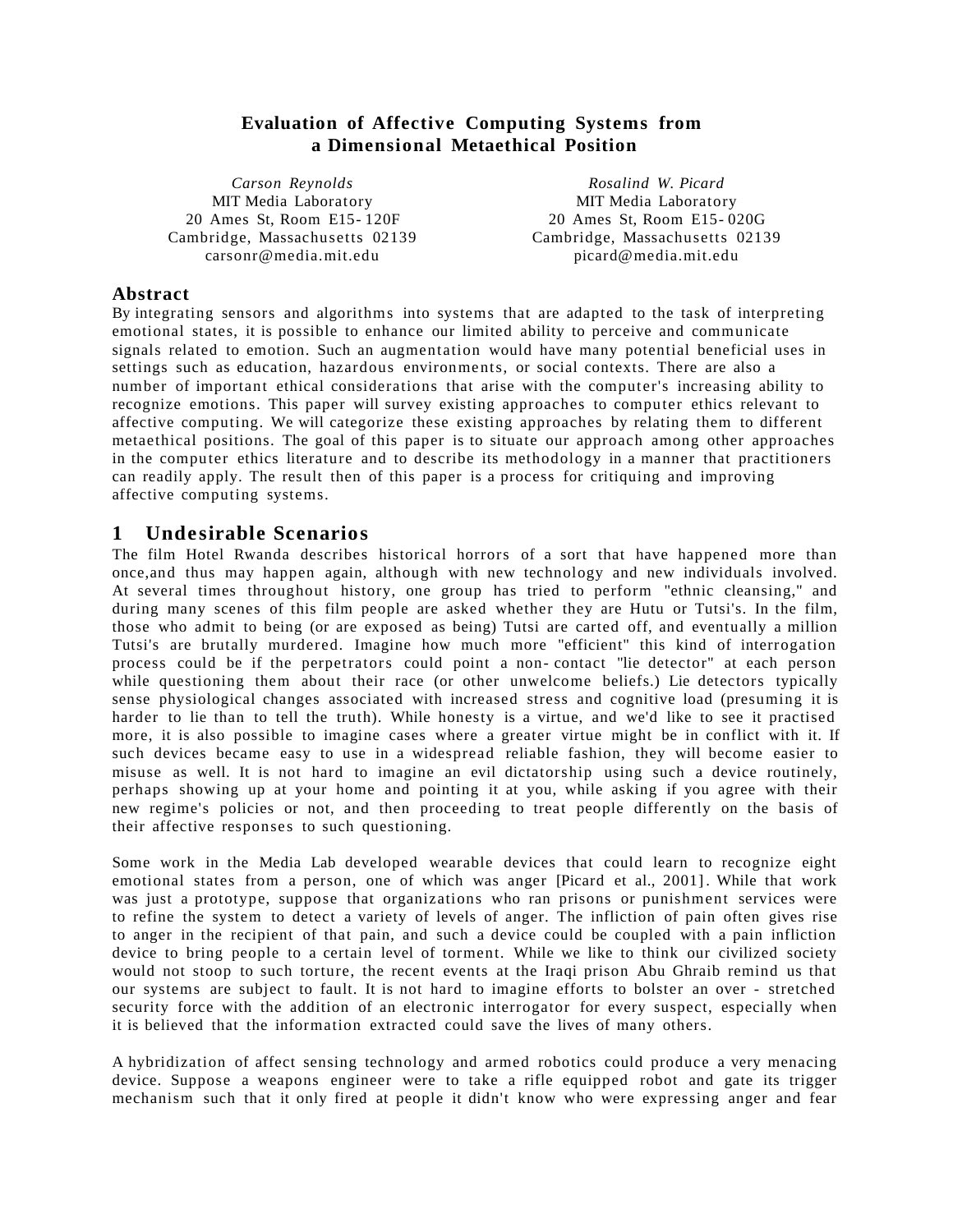toward it (some have argued that people fighting on the same side as the most sophisticated technology have no reason to fear it, at least not as much as the enemy has.) Readers may feel that such outlandish devices are the stuff of science fiction and not to be taken seriously. However, with \$127 billion in funding going towards future combat systems such as a robot "equipped with a pump - action shotgun system able to recycle itself and fire remotely" [St. Amant, 2004] and with an army researcher suggesting "the lawyers tell me there are no prohibitions against robots making life- or - death decisions" [Ford, 2005] it is appropriate to consider what role ethics ought to play.

These scenarios might seem remote, and merely hypothetical. Meanwhile there are (perhaps more costly) immediate scenarios of emotional paperclips and other software tools that daily annoy people, elicit frustration and even anger, and pose a costly threat to our productivity, health, and even our performance behind the wheel of a car or truck. In general, our research aims to develop guidelines for affective technologies that will reduce risks of harm to people, and address their ethical concerns.

Designers cannot control the ultimate uses of a technology; undesirable uses may occur without any intent whatsoever by a designer. Nonetheless, we think that some designs facilitate certain uses more than others. When exploring possible designs of affective computing systems, it is important to confront the harmful potential applications along with the beneficial. While such considerations may not prevent all harmful uses, they can potentially lessen the likelihood of harmful uses. Thus, we desire to influence the design of technologies that maximize the likelihood for beneficial uses, while minimizing the potential for malicious uses. Toward such a goal, this paper seeks to provide a framework for developing ethical questions about affective computing systems.

### **2 Questions for De signers**

In trying to assess these moral and ethical decisions, it is useful for designers to ask themselves questions that can help gauge the impact of affective technologies on users. For instance:

- "Could a user be emotionally manipulated by a program with the capability to recognize and convey affect?" (this question has also been addressed by Picard and Klein, 2002)
- "Should an affective system try to change the emotional state of a user?"
- "Would a system that allows surveillance of previously invisible affective signals invade privacy?"

In answering questions such as these, a large number of variables come into play. Some philosophies suggest ethical judgements are the result of reasoning and reflection about desires and effects. Still others treat ethical judgements as being the expression of feeling and emotion, having no base in logical or analytical philosophy. What is common among many philosophical approaches is a desire to abstract the core issues away from particulars. We think it is appropriate to take a process of reason and reflection, and will invert this "abstract the core away from particulars" approach and suggest, for the sake of applying ethical theory, the examination of particular dimensions that might bear upon design of ethical affective computing systems.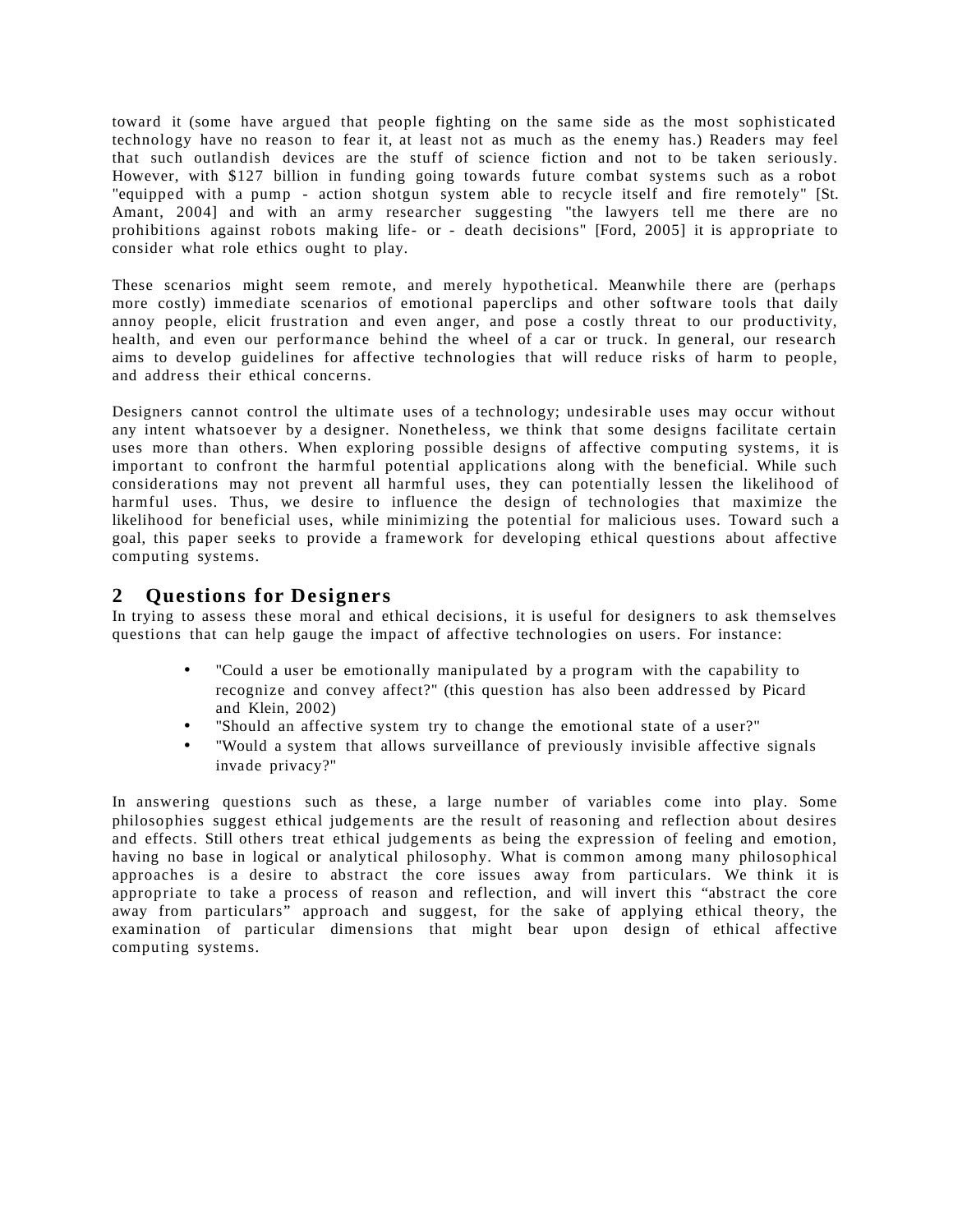| <b>EmoteMail</b>                                                                                                                                                                                            |      |
|-------------------------------------------------------------------------------------------------------------------------------------------------------------------------------------------------------------|------|
| me@mydomain.com                                                                                                                                                                                             | send |
| you@yourdomain.com                                                                                                                                                                                          |      |
| EmoteMail                                                                                                                                                                                                   |      |
| Emotemail attempts to convey some contextual<br>information when writing email. -Information that is<br>very present in more traditional forms, like writing a<br>note on a paper.                          |      |
| The note contains not only what has been written on<br>it, but also, on what it has been written, if it's<br>been written in a hurry, how long it has lingered in<br>somebody's pocket before delivery etc. |      |
| Emotemail attempts to bring some of these qualities to<br>emailing, leveraging its idiosyncrasies                                                                                                           |      |
| The intensity of the background of a paragraph is<br>defined by the time spent on writing it in comparison<br>to the whole text written.                                                                    |      |

*Illustration 1: EmoteMail is an email client that is augmented to convey aspects of the writing context to the recipient. The client captures facial expressions and typing speed and introduces them as design elements. These contextual cues provide extra information that can help the recipient decode the tone of the mail. Moreover, the contextual information is gathered and automatically embedded as the sender composes the email, allowing an additional channel of expression.*

# **3 The Social Contextualization of Affective Computing**

Before proceeding, we will provide some examples of current affective computing systems. Affective computing is "computing that relates to, arises from, or deliberately influences emotion" [Picard, 1997]. In collaborative efforts, we have developed many prototypes of such systems in a variety of use contexts including the systems pictured in Illustations 1 and 2.

As such systems approach maturity, the use of affective computing technologies by a wider portion of society seems increasingly likely. However, before such systems are widely deployed, it is important to assess what harms and benefits arise from their novel capabilities.

We would like to provide the community with heuristics and design guidelines to help avoid designing affective computing systems that could be exploited in harmful or malicious ways. As a starting point we provide a list of different dimensions that are relevant to affective computing systems. By considering different values for these dimensions, it is our hope that designers can spot different ethical difficulties present in affective computing systems.

### **3.1 Invasion and Discomfort**

Designers make a variety of moral and ethical decisions in the development of an interaction technology. In our initial explorations we explored impacts on comfort and privacy [Reynolds and Picard, 2004]. We presented participants with two hypothetical application contexts (music and news recommendation) that focused on four emotions (joy, anger, sadness, and excitement). In completing surveys regarding these situations we found that participants reported that such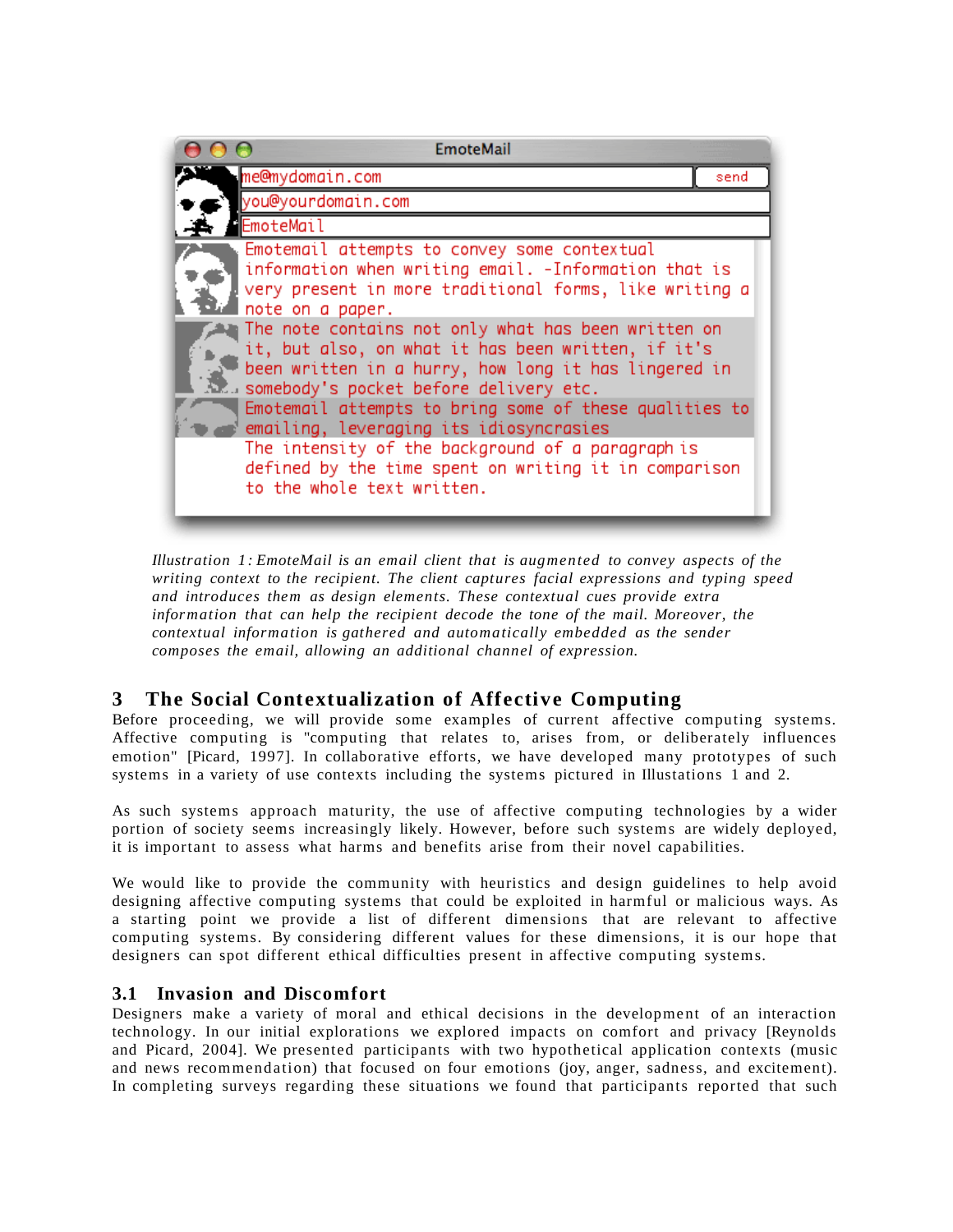

*Illustration 2: The learning companion: a relational agent that supports different meta- cognitive strategies to help students overcome frustration. The system makes use of a large number of sensors, facial expression recognition, pressure - sensitive mouse and chair, and skin conductivity sensor. Information from these sensors is fused to achieve effects such as affective mirroring, where the agent subtly mimics certain aspects of the student's affect with the goal of fostering a bond.*

systems are invasive of privacy and may also induce feelings of discomfort. Specifically, when asked "Do you think your privacy would be affected ..."and given a choice between "1 - Completely Invaded" and "7 - Completely Respected" participants reported a mean of 2.6, unless they were given a contract which specified how their affective information could be used, in which case it shifted to 3.4. Likewise, when asked "How comfortable would you feel ..." and given a choice between "7 - Completely Comfortable" and "1 - Completely Uncomfortable" participants also reported a mean of 2.6, in the case that they did not have a contract which precisely specified how their information would be used, and the comfort reported shifted up to 3.5 when a contract was present. These results suggest that individuals may feel threatened by systems that are apparently benign if they do not have information in the form of a contract. Even when a contract is present, their reports average only "neutral", which also leaves room for improvement.

#### **3.2 What is Needed**

The use of affective computing technologies by a wider portion of society seems increasingly likely. However, before such systems are widely deployed, it is important to assess what harms and benefits arise from their novel capabilities.

We would like to provide the community with heuristics and design rules to help avoid designing affective computing systems that could be exploited in harmful or malicious ways. However, it is important to avoid ungrounded, ad- hoc rules for the design of systems that deal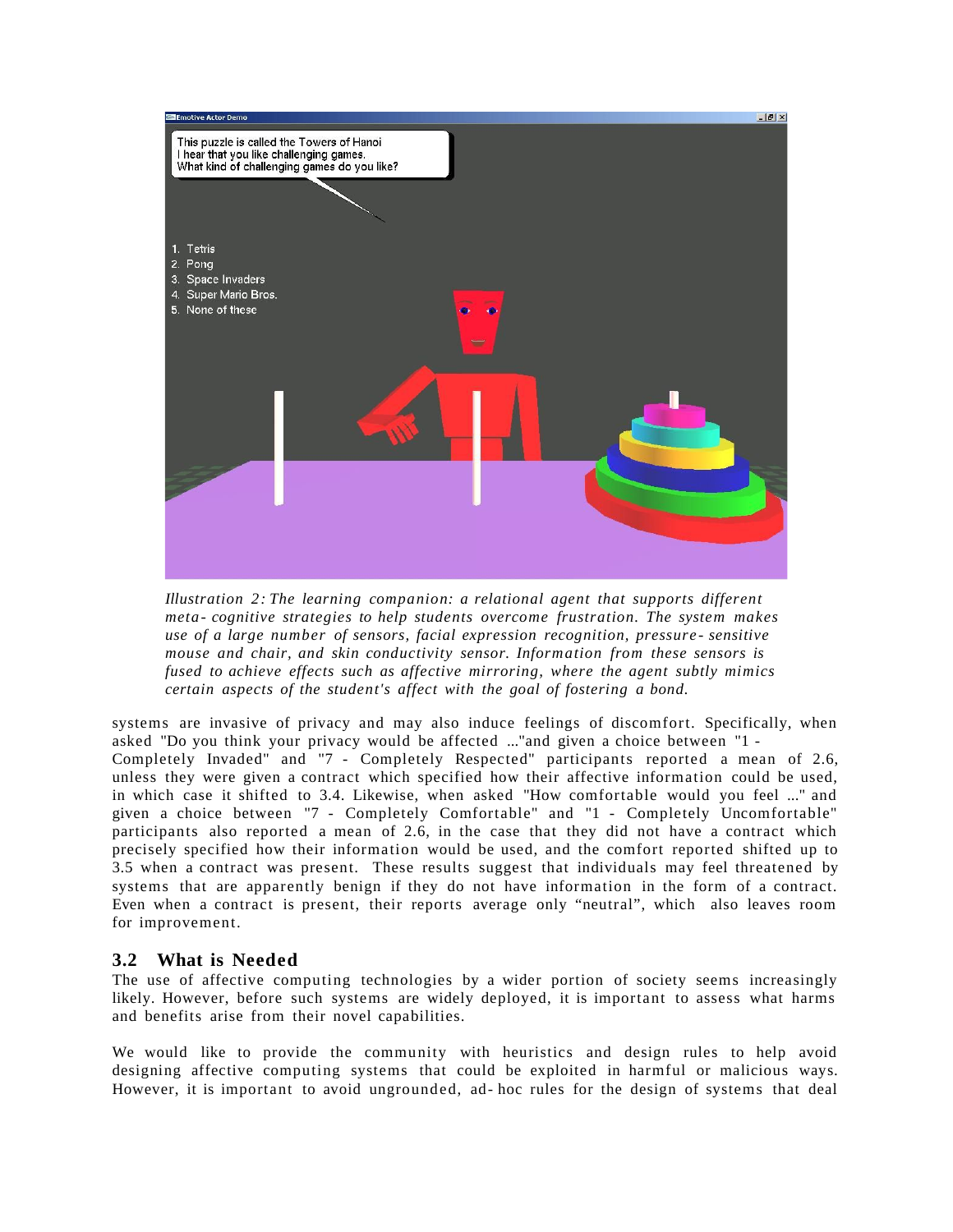with information as sensitive as an individual's emotional state. Instead, what is needed is a grounded methodology that designers can use to help assess affective computing systems.

### **4 Dimensional Metaethics**

The methodology we advocate is rooted in metaethical philosophical positions, which are arguments used to justify ethical theory. The field of ethics is divided by Fieser into applied ethics, normative ethics, and metaethics. Applied ethics is the analysis of a domain such as medical, environmental, or computational policy. Normative ethics, in contrast, concerns itself with moral standards that govern statements like "X is right" or "X is wrong." Metaethics concerns itself with the foundation upon which ethical theory and judgements are developed. The affective computing group has explored metaethical positions in computer ethics such as contractualism (e.g., the experiment mentioned above), value ethics, and most recently, a "dimensional metaethical position."

A "dimensional metaethical position" is an evaluation process that expands upon valuesensitive design: "an approach to the design of technology that accounts for human values in a principled and comprehensive manner throughout the design process" [Friedman, 2002]. In contrast, the "dimensional metaethical position" starts by articulating different social dimensions that bear on a system's design and use. Where value - sensitive design articulates "calmness" as a value to consider, a dimensional metaethical position views calmness along the dimension "psychological arousal," recognizing that different applications may interact with many points along the dimension. For example, you might want a workplace technology to facilitate calmness, while you might want your automated exercise advisor to get you angry enough to get back to exercising. It then diverges from value- sensitive design by advocating the exploration of antipodal values along these dimensions. "Power relationship" is another dimension currently being examined. By considering individuals in dominant or submissive roles in power relationships, we seek to understand situations that are viewed as unethical. By considering different points along the dimension of power relationship, we provide a starting point for critique and debate about design and use of affective computing systems. The significance of this approach is primarily that very little work has been done on the dimensions of ethical relevance to affective computing systems.

### **4.1 Several Dimensions Relevant to Evaluation of Affective Computing Systems**

A dimensional metaethical position is centered around different dimensions that can be used to help inform ethical judgements about affective computing systems. The table below presents a listing of various dimensions that have been used as part of an ongoing evaluation of systems that mediate the communication of affect:

| <b>Dimension</b> | <b>Examples</b>                             | <b>Description</b>                                                                     |
|------------------|---------------------------------------------|----------------------------------------------------------------------------------------|
| Whom             | Supervisor, Friends, Nicholas               | The individual or individuals<br>who receive the<br>communicated affective<br>message. |
| What             | Telephone, Emotemail,<br>Learning Companion | that acts as a transmitter or<br>receiver for the communicated<br>affective message.   |

**Table 1. Several Dimensions Relevant to Evaluation of Systems that Mediate the Communication of Affect (a non- exhaustive list)**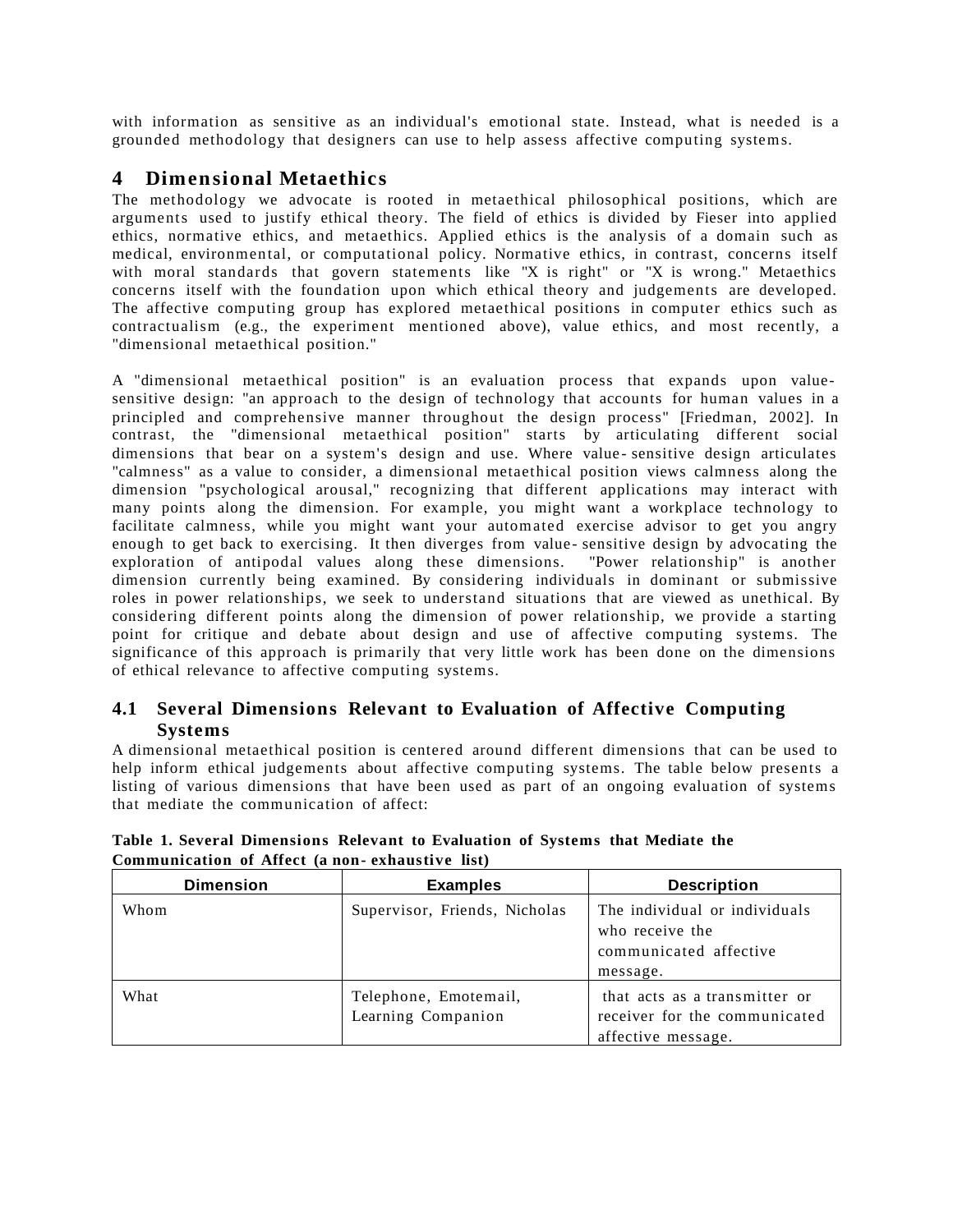| <b>Dimension</b>      | <b>Examples</b>                                                                                                                         | <b>Description</b>                                                                                                                                                    |
|-----------------------|-----------------------------------------------------------------------------------------------------------------------------------------|-----------------------------------------------------------------------------------------------------------------------------------------------------------------------|
| Goal Relationship     | Adversarial, Cooperative                                                                                                                | The degree of conflict between<br>the goals of the sender and<br>receiver, which can be (but<br>does not have to be) modeled<br>from a game-theoretic<br>perspective. |
| Power Relationship    | Dominant, Submissive, Peer                                                                                                              | Role that reflects the ability of<br>either source or destination to<br>alter the political, economic,<br>or social situation of the<br>other.                        |
| Genre of Emotion      | Valence- Arousal Space,<br>Categories, Emotional<br>Orientation                                                                         | Model used by the system to<br>describe and encode emotion.                                                                                                           |
| Valence               | Positive, Neutral, Negative                                                                                                             | Classification of transmitted<br>emotion using an axis with<br>positive or negative poles to<br>describe feeling state.                                               |
| Demeanor of Recipient | Angry, Sad, Excited                                                                                                                     | Emotional state of the<br>message destination.                                                                                                                        |
| Gender                | Female, Male, Intersex                                                                                                                  | Classification of either<br>message source or destination<br>based on reproductive role.                                                                              |
| Ethnicity             | Latino, Multi-Ethnic, Asian,<br>Caucasian                                                                                               | Classification of either<br>message source or destination<br>based on racial or cultural<br>identity.                                                                 |
| Age                   | 18, Middle-Aged, Mature,<br>Minor                                                                                                       | Classification of either<br>message source or destination<br>based on duration of life.                                                                               |
| Culture               | Rural, Icelandic, Traditional                                                                                                           | Cultural context of<br>communication and of either<br>message source or<br>destination.                                                                               |
| Risk                  | Dangerous, Safe, Hazardous,<br>LD50 (lethal dose for 50% of<br>population), LC50 (lethal<br>concentration for 50% of the<br>population) | Potential impact of<br>communication on goals of<br>message source or<br>destination.                                                                                 |
| Symmetry              | Balanced, Skewed                                                                                                                        | Information or power balance<br>between users of<br>communication system.                                                                                             |
| Trust                 | Trustworthy, Deceitful                                                                                                                  | The degree to which the<br>message source trusts either<br>the destination or the channel.                                                                            |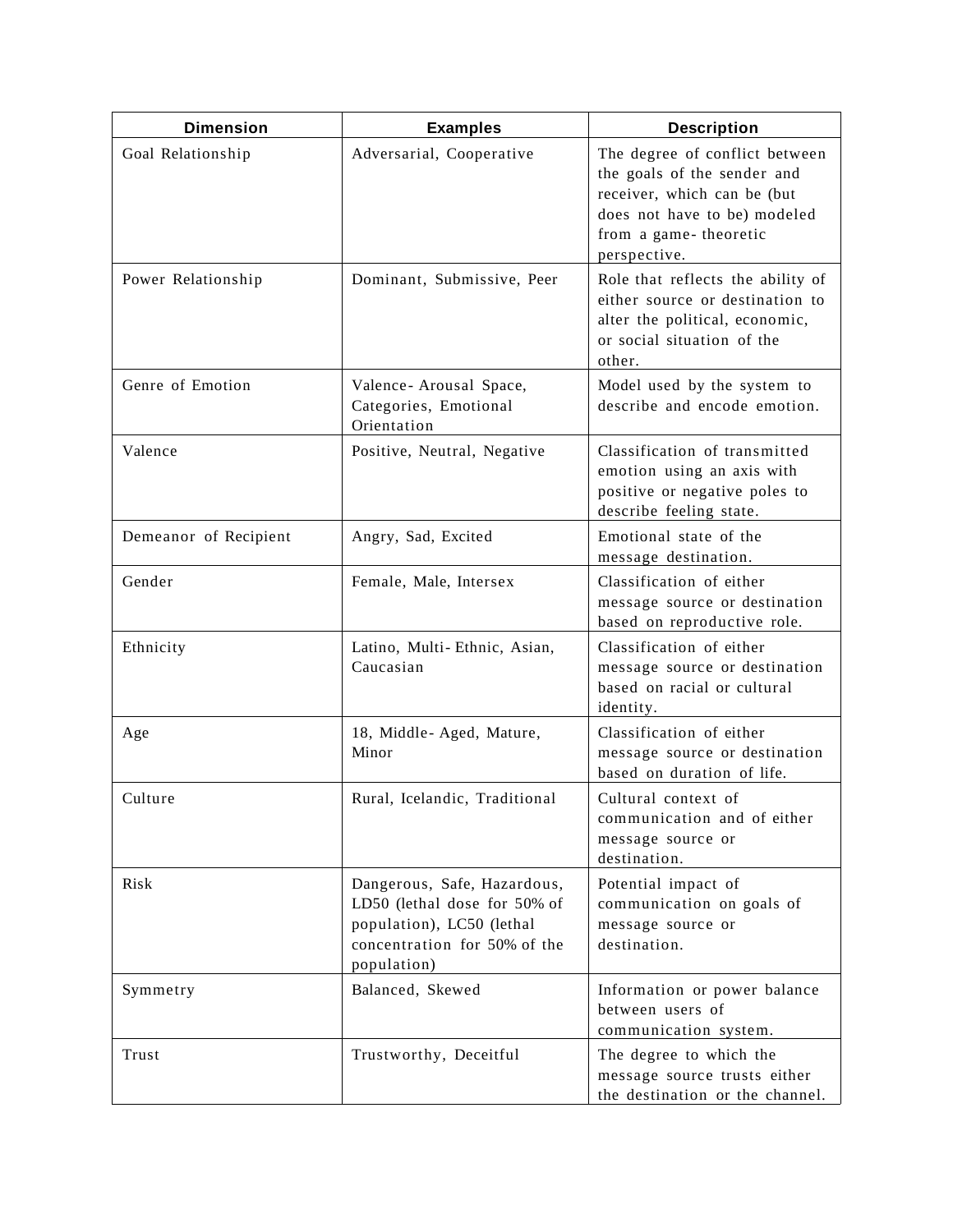| <b>Dimension</b> | <b>Examples</b>                                                            | <b>Description</b>                                                                                                        |
|------------------|----------------------------------------------------------------------------|---------------------------------------------------------------------------------------------------------------------------|
| Designer         | Affective Computing Group,<br>Microsoft, GNU, Jussi<br>Angesleva, Employer | Person or organization who<br>created the system that<br>mediates the communication<br>of affect.                         |
| Experimenter     | Stanley Milgram, Carson<br>Reynolds                                        | The person who conducts an<br>experiment that evaluates the<br>ethical acceptability of<br>communication system.          |
| Time             | Now, Ten Years Ago,<br>Tomorrow                                            | When the system that<br>mediates the communication<br>of affect is used.                                                  |
| Informed Consent | None, Compliant with CFR<br>Title 45 Section 46.116                        | Does message source<br>voluntarily consent to<br>transmission of affective<br>signals?                                    |
| Security         | None, C2, RC5-64, Hardened,<br>Encrypted                                   | Classification of security level<br>of communication system or<br>encoded signal.                                         |
| Control          | None, Partial, Complete                                                    | Degree to which message<br>source can control the<br>transmission of affective<br>signals.                                |
| Feedback         | None, Partial, Complete                                                    | Can the message source<br>access the transmitted<br>affective signal?                                                     |
| Transparency     | Opaque, Open                                                               | Are the workings of the<br>system that mediates the<br>communication of affect<br>visible for inspection, and by<br>whom? |
| Proximity        | Near, Far                                                                  | Distance between message<br>source and message<br>destination.                                                            |

The above table presents a non- exhaustive list of many factors that could influence ethical evaluations of systems that mediate the communication of affect.

### **4.2 An Example Application of Dimensional Metaethics**

To make the dimensional metaethical position more concrete, we will now provide an example of its application. Let us begin by choosing an application to evaluate ("what" in the table above). In choosing "what = Emotemail" we specify the artifact which we wish to evaluate.

We then proceed by listing our expectations of how users might interact using Emotemail, providing one value for each dimension and then assessing whether such circumstances would be ethical (through speculation, reasoning, use of survey techniques, and perhaps assessments of actual users)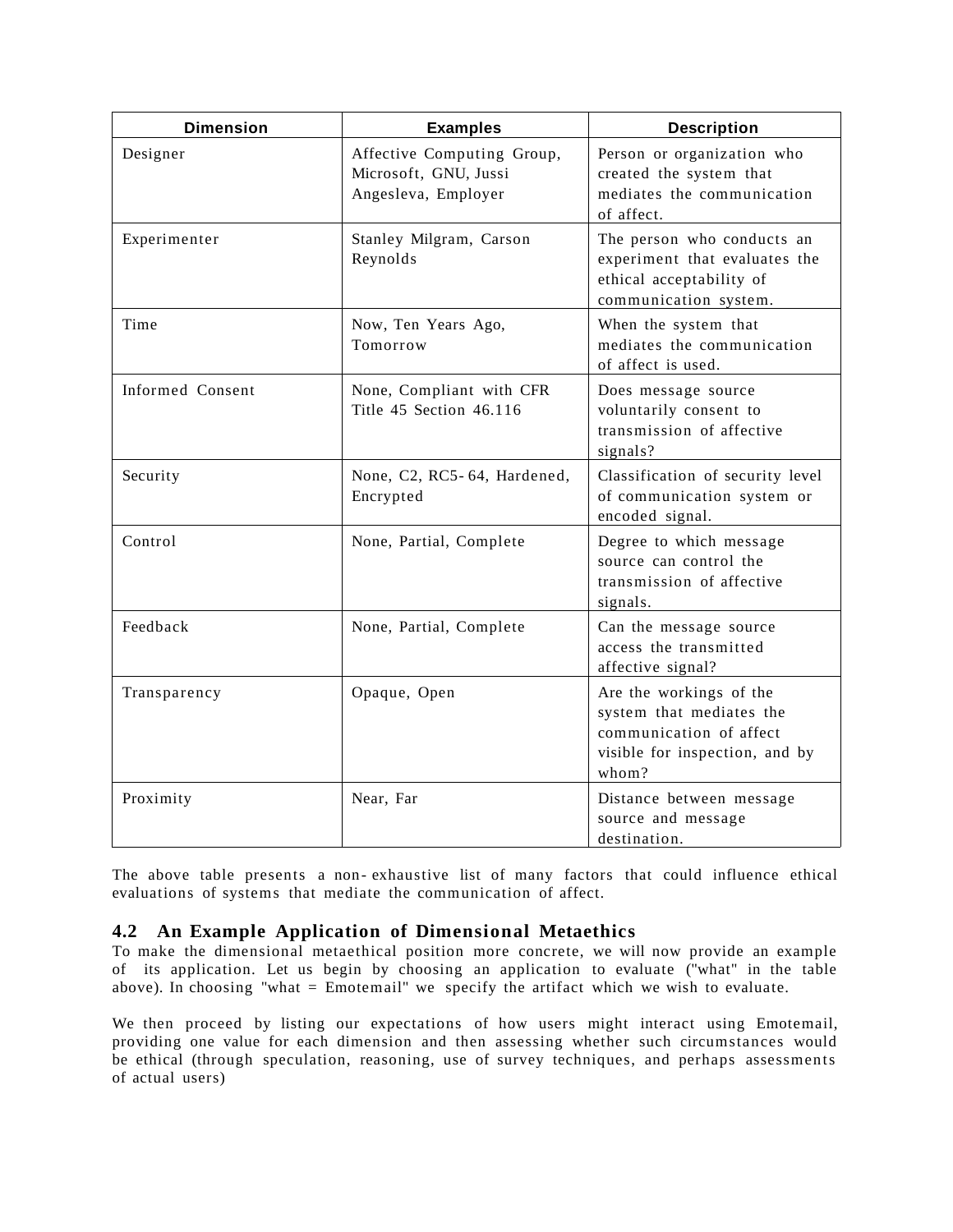| <b>Dimension</b>      | Value                     |
|-----------------------|---------------------------|
| Whom                  | Friends                   |
| What                  | Emotemail                 |
| Goal Relationship     | Cooperative               |
| Power Relationship    | Peer                      |
| Genre of Emotion      | Facial Expressions        |
| Valence               | Unknown                   |
| Demeanor of Recipient | Unknown                   |
| Gender                | Unknown                   |
| Ethnicity             | Unknown                   |
| Age                   | Over 18                   |
| Culture               | Unknown                   |
| Risk                  | None                      |
| Symmetry              | Balanced                  |
| Trust                 | Trustworthy               |
| Designer              | Affective Computing Group |
| Experimenter          | Carson Reynolds           |
| Time                  | <b>Now</b>                |
| Informed Consent      | None                      |
| Security              | None                      |
| Control               | Complete                  |
| Feedback              | Complete                  |
| Transparency          | Open                      |
| Proximity             | Unknown                   |

The next step of our evaluation is to consider values for dimensions that are extreme or unexpected. For instance, what if the demeanour of the recipient isn't unknown but is "Angry?" (It is known that a neutral face image, perceived by somebody in a negative state, is perceived as more negative, which could facilitate misunderstanding.) Or what if the users of Emotemail are in an adversarial relationship? In exploring these different permutations and making assessments it is possible for the designer to explore potentially unforeseen and potentially unethical difficulties.

# **5 Comparing Dimensional Metaethics with Other Perspective s**

Dimensional metaethics is neither the only nor the first approach at providing a metaethical position for the evaluations of systems. In the sections below we will briefly describe other metaethical positions that have been applied to computer ethics and compare them to dimensional metaethics.

#### **5.1 Value - Sensitive Design**

Value- Sensitive Design [Friedman and Kahn, 2002] articulates many dimensions that are relevant to systems that mediate the communication of affect. Value- Sensitive Design (VSD) is "an approach to the design of technology that accounts for human values in a principled and comprehensive manner throughout the design process." It considers Human Welfare, Ownership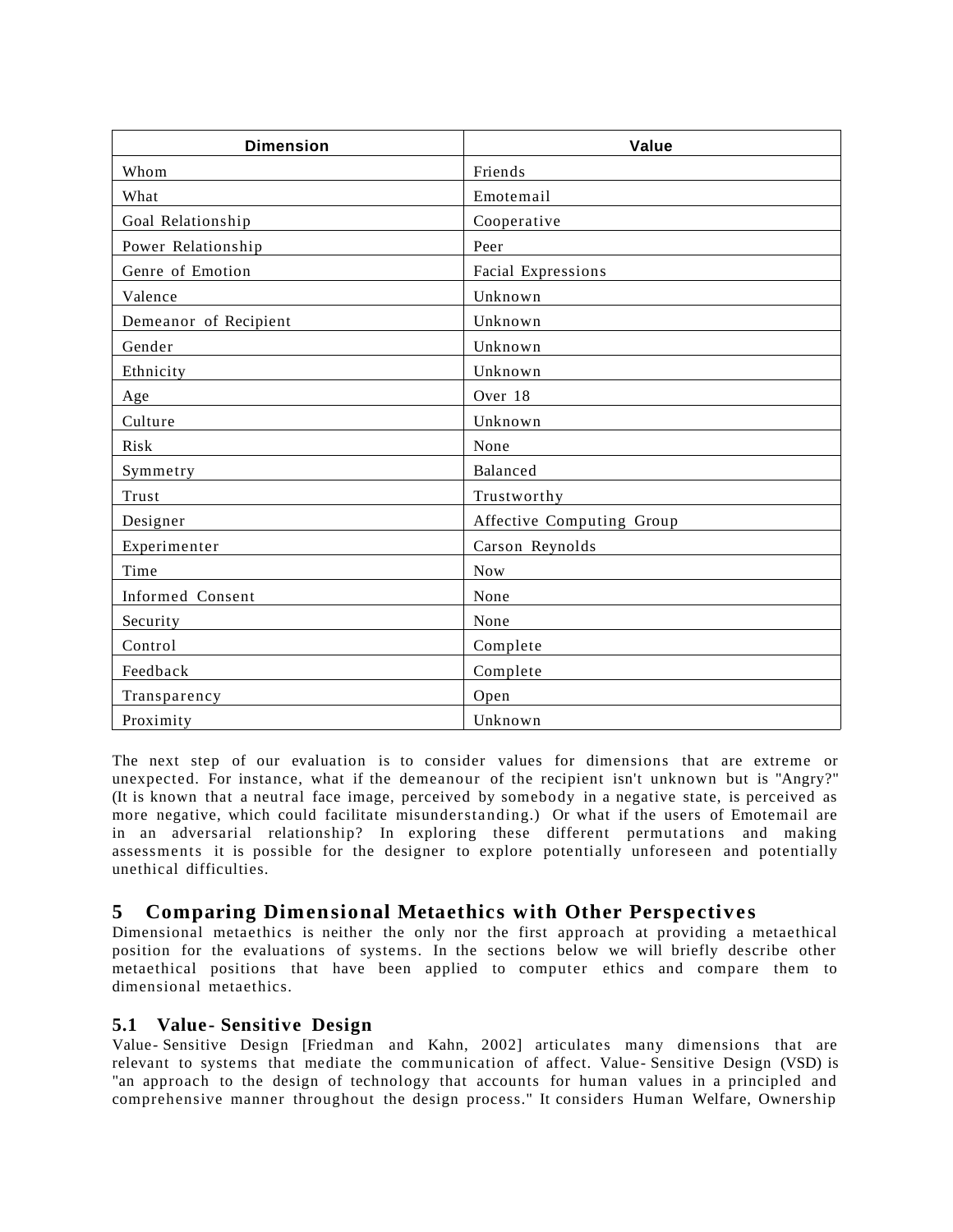and Property, Privacy, Freedom From Bias, Universal Usability, Trust, Autonomy, Informed Consent, Accountability, Identity, Calmness, and Environmental Sustainability as values that may be of ethical consequence. Friedman and Nissenbaum applied VSD to evaluation of bias in computer systems [Friedman, 1997]. VSD has been applied by others to problems such as online privacy [Agre ,1997] universal usability [Thomas, 1997], urban planning [Noth, 2000], and browser consent [Friedman et al., 2002]. The Tangible Media Group at the MIT Media Laboratory has considered various ambient displays that support the calmness aspects of VSD in their research on computer- supported cooperative work and architectural space [Wisneski, 1998].

In many ways, a dimensional metaethical position is an extension of value- sensitive design. Both provide a list of criteria which can be used to help structure evaluations and critiques of computing system. The chief difference between Value- Sensitive Design and a dimensional metaethical position is what Kagan refers to as "evaluative focal points" [Kagan, 2000]. Value-Sensitive Design is essentially a virtue ethics that focuses on different values that are of import to the design of computer systems. A dimensional metaethical position instead focuses on dimensions along which the context of use of affective computing systems may vary.

#### **5.2 Disclosive Computer Ethics**

Disclosive Computer Ethics [Brey 2000] "is concerned with the moral deciphering of embedded values and norms in computer systems, applications and practices." In contrast to value sensitive design, disclosive computer ethics focuses on justice, autonomy, democracy and privacy. Brey contrasts "mainstream" approaches to computer ethics (which he views as limited) with disclosive computer ethics. Brey sees the disclosive metaethical position as more of a process which is concerned with "disclosing and evaluating the embedded normativity in computer systems."

Our dimensional metaethical position differs from this approach by not focusing on the embedded norms and instead considering the context in which the technology is used and factors that might influence ethical judgements. Put another way, dimensional metaethics is not just artifact- centric, but also is fixated on the environment in which ethical judgements are formed.

Let us make these comparisons more concrete by providing an example ethical analysis of Emotemail. Value- Sensitive Design would ask to consider the virtues of Human Welfare, Ownership and Property, Privacy, Freedom From Bias, Universal Usability, Trust, Autonomy, Informed Consent, Accountability, Identity, Calmness, and Environmental Sustainability in the context of an email system that conveyed emotion. Disclosive computer ethics, on the other hand asks us to examine how a technology embeds various normative judgements. In the case of Emotemail, we would examine how justice, autonomy, democracy, and privacy are embedded and supported by the systems design. The dimensional metaethical position, in contrast would ask us to consider the use of Emotemail while the value of the different dimension vary. Thus we might consider Emotemail's usage when there is and is not a power relationship present between users.

## **6 Concluding Remarks**

While one cannot control the ultimate ways in which an artifact is used, and while we currently know of no designers who deliberately try to make unethical choices in their designs, we recognize that unethical uses may happen. Whether intentional or unintentional, the latter perhaps arising through a simple mismatch in user's goals (e.g. a boss wanting to know which employees aren't happy, while the employees might want to keep their feelings private), there is potential for harm to come about from the use of affective computing technologies. We advocate open consideration up front of such possibilities, and open dialogue about innovative ways to minimize potential misuses.